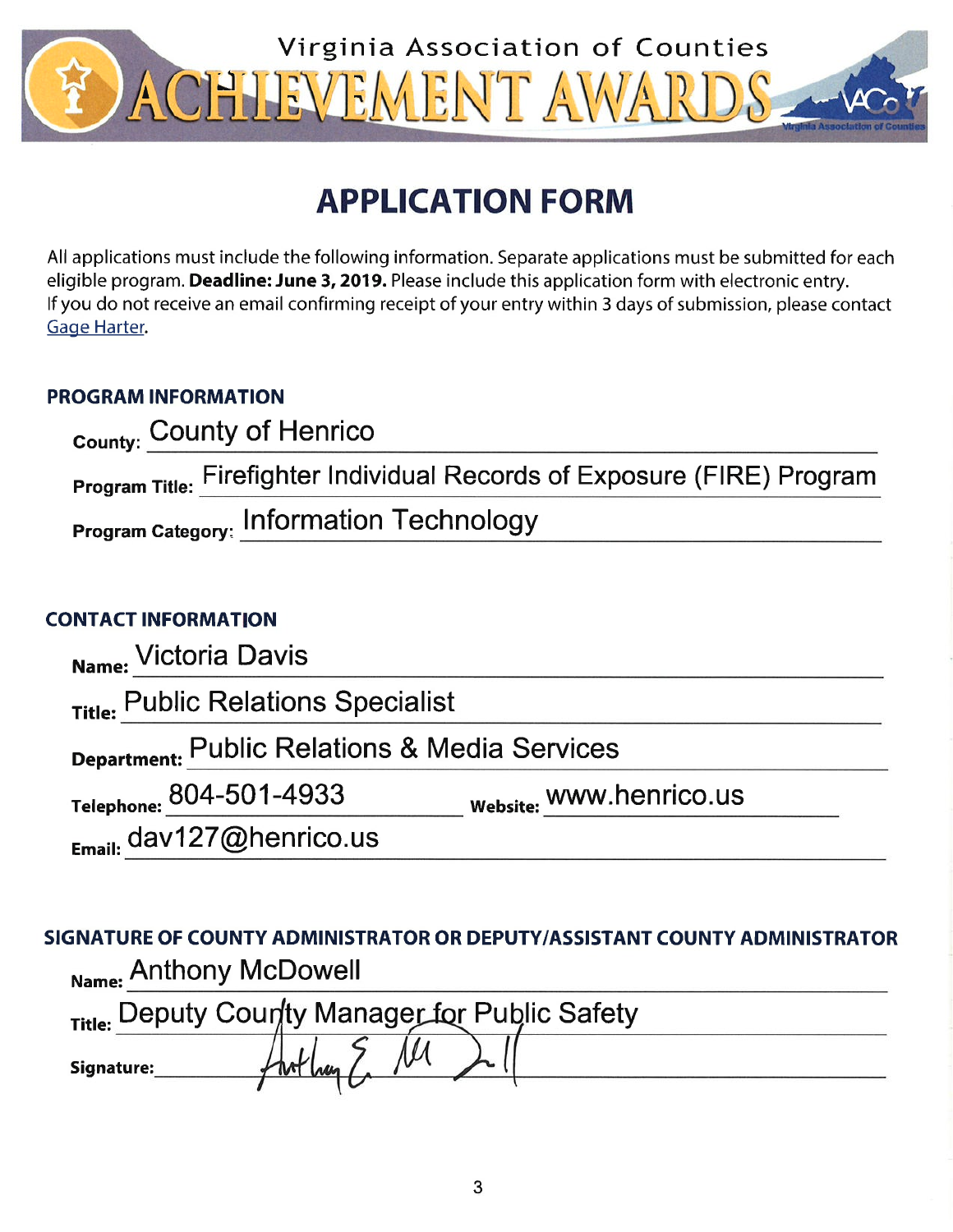#### **Program Overview**

The Firefighter Individual Records of Exposure Program (FIRE) serves as a repository of each time a firefighter is exposed to chemicals or products that could be cancerous or dangerous over time. The program uses the National Fire Incident Reporting System (NFIRS) reporting software that the Division of Fire utilizes for report writing to capture these exposures and places them into individual files specific to each employee. The result ends up being a personal repository of information available to a specific employee, occupational health, or their personal physician when needed to evaluate potential exposures, and subsequently treatment.

#### **Problem/Challenge/Situation Faced by Locality**

It is well documented that firefighters face a cancer diagnosis at a higher rate than their general public counterparts. To date, the Division of Fire was not documenting or capturing any information related to potentially dangerous or cancer-causing exposures. The Commonwealth of Virginia has a presumption clause for certain types of cancer, but often the burden of proof falls to the employee. By having a repository available, they will be better served in documenting their exposures which will allow for more adequate medical treatment. This program works in the background capturing exposures for individual firefighters, using Computer Aided Dispatch (CAD) information, as well as the Division of Fire PASSPORT program which captures which firefighters are assigned to a specific assignment for the day. Occupational health and private physicians can utilize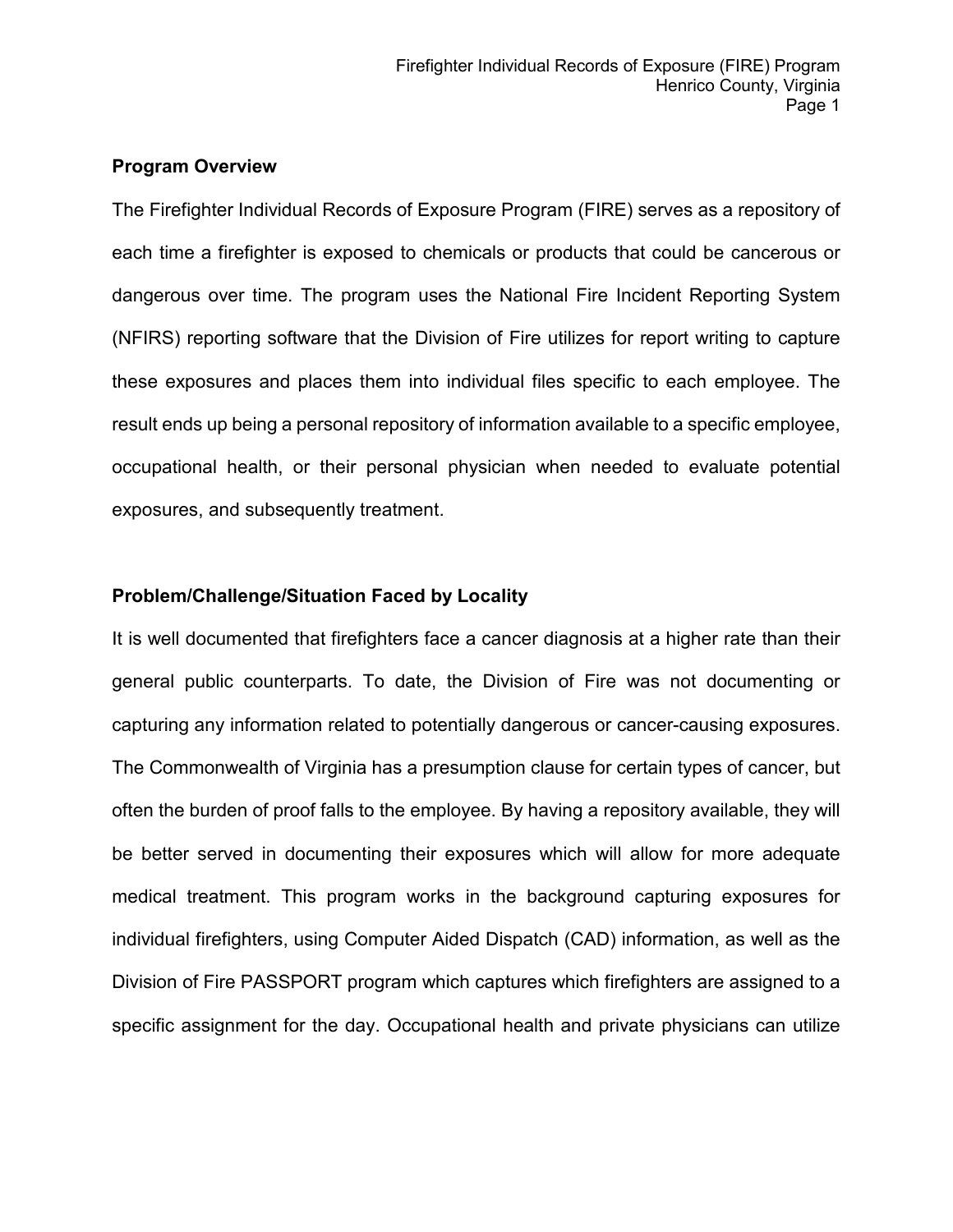this information to determine how specific illnesses will respond based on the type of chemical exposures an individual has been exposed to.

#### **How Program Fulfilled Awards Criteria**

This program will directly aid physicians in treating their patients and knowing the types of chemicals a firefighter has been exposed to, the frequency of such incidents, and the time period within which they occurred. Our most valuable assets are our employees, and this program helps us directly take care of our firefighters as best we can. We are setting them up for success by providing resources to them that capture vital information regarding their dangerous chemical exposures over the course of a career. Additionally, the Commonwealth of Virginia has a presumption law for specific types of cancer. This program aids firefighters with making qualifying claims by having actual information to provide. This program is built to serve the firefighters that serve the County of Henrico. By tracking personal exposures, we can assist occupational health and wellness as well as private physicians to better treat our firefighters. It is an innovative, cost effective program that specifically attributes exposures to known carcinogens for individual firefighters.

### **How Program Was Carried Out**

This program was built using county personnel to design the program and integrate it with our homegrown Computer Automated Dispatch system.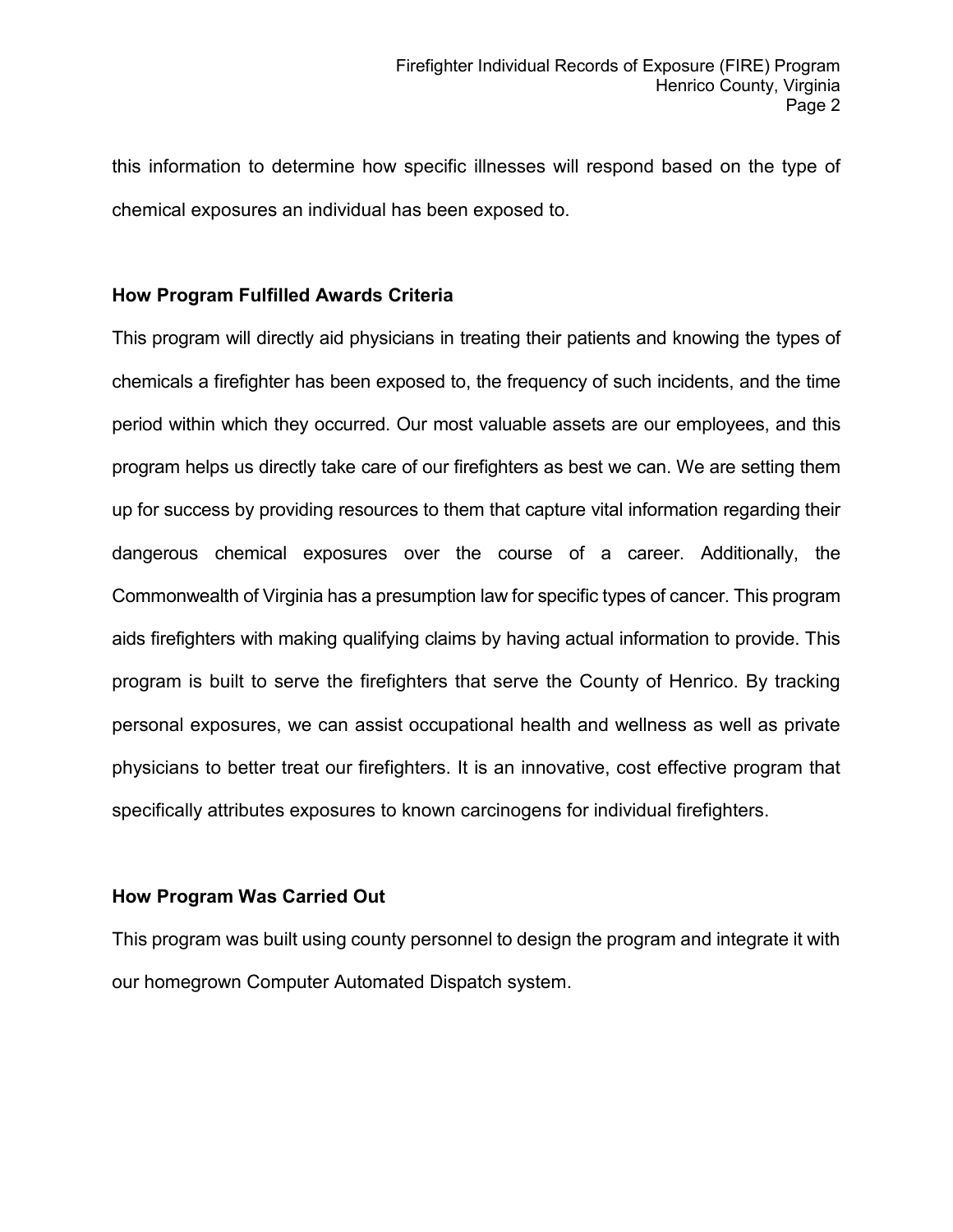#### **Financing and Staffing**

This program is fiscally responsible because it does not require any county funding. The program did use human capital from Henrico Fire and Henrico County IT but did not incur any operating cost. Comparatively speaking, a previous cost estimate for the same program from a third-party vendor would cost \$17,000 dollars annually.

#### **Program Results**

This program has shown tremendous success in its early stages. Using the same business logic that will be utilized to capture exposures in the future, we were able to perform a longitudinal analysis of the past ten years to give a more complete history for each firefighter within the Division. Moving forward, we will be able to capture every exposure an individual firefighter faces throughout the span of a career. With this, we will be able to provide them a media storage device (USB thumb drive) with each exposure over this period. Within each file is the CAD number, the personnel on the call for service, and the NFIRS report attached to it

#### **Brief Summary**

The FIRE Program is unique in that there are very few departments across the country using a stand-alone, fully CAD integrated exposures tracking program. Most of these programs require significant input by the end user and as such, often are missing complete records. This program runs in the background using integration from CAD, the NFIRS reporting software, and RedNMX, the fire departments' report writing program.